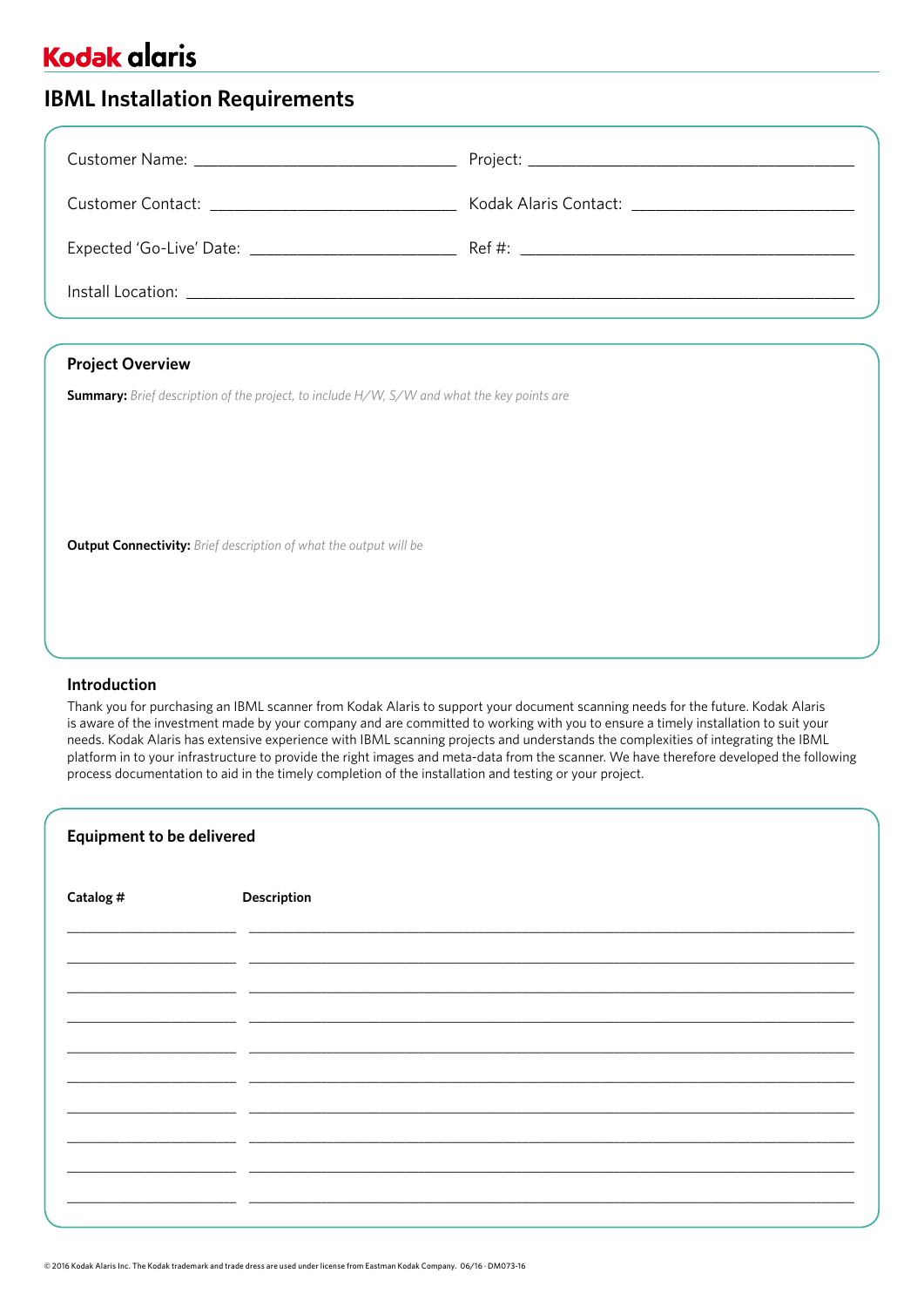# **Kodak glaris**

To ensure that we are able to deliver an efficient and timely installation of your IBML scanner(s) at [Site] it is important that the pre requisites are known and understood by all parties concerned. The following details your requirements and outlines the responsibilities for both you and Kodak so that your on-time installation can be successfully completed. Prior to installation a detailed Statement of Delivery (SOD) will be provided in addition to this document and the two documents must be considered together. Should there be any conflicts between the two documents, the SOD shall prevail.

#### **Important:**

Kodak Alaris will work with your project team to deliver the IBML solution. Unless otherwise agreed, the customer should ensure that the solution proposed meets their needs. While Kodak Alaris will do all it can to ensure this is the case, they cannot be held responsible for any issues that arise as a result customer needs not specified at the design stage. Should such an issue arise, Kodak Alaris will work with you to close any gaps and reserves the right to apply additional Professional Services charges to resolve such issues.

### **Responsibilities**

**Kodak Alaris shall:**a) Deliver and install the IBML hardware as listed in the Sales Proposal.

- b) Build Job Profiles to meet the requirements outlined in the Statement of Delivery (SOD)
- c) Test Job Profiles with customer documentation to ensure conformance with SOD<sup>1,2</sup>
- d) Provide Operator Training to key users
- e) Provide a daily maintenance guide for the IBML scanner
- f) Keep the customer up to date with installation progress and allocated Professional Services usage

**Customer shall:** a) Provide IT support as needed 3

- b) Provide appropriate system access to allow configuration tasks to be completed
- c) Provide site and network capabilities as outlined in the 'IT for Professionals', 'Power Requirements' documentation and the SOD d) Provide Schematic diagrams for Network infrastructures
	- e) Provide third party software support, either remotely or on-site, as needed

<sup>1</sup> We understand sometimes documentation cannot be released due to confidentiality issues. In these cases, delays may arise as full job testing and completion may only be possible once the IBML scanner has been installed and is fully operational.

- <sup>2</sup> It may be possible to escort documents to Kodak Alaris's head office for job build
- <sup>3</sup> Kodak Alaris will advise when these support services will be required on site.

It is important that the responsibilities listed are adhered to as this will assist a smooth installation process. Should the infrastructure and access required to enable our technicians to install and configure your scanner not be in place at the agreed time, the completion of the install may be delayed. Should this occur, additional time on site by our technicians will be charged against the Professional Services Days purchased with the installation. Our respective responsibilities may be further detailed in a contract between us and in the case of any conflict the contract prevails.

### **Checklist & Installation Documentation**

There is supporting information that will enable you to put in place the infrastructure required to support the smooth installation and operation of the IBML scanner. The following is a list of the documents you have been provided with. If further clarification is required please contact either the Kodak Alaris Project Manager or IT Manager who's details appear later in this document.

| <b>Topic</b>                   | Received: Name & Signature | Date |
|--------------------------------|----------------------------|------|
| IT Infrastructure Requirements |                            |      |
| <b>Statement of Delivery</b>   |                            |      |
| SQL - Database schema          |                            |      |
| Site Power Requirements        |                            |      |
| Site Survey                    |                            |      |
| Job Requirements               |                            |      |

#### **IT Requirements**

#### **Network**

Requirements It is strongly recommended that the IBML Environment is on an isolated network as defined in the accompanying documentation. The IBML scanner is configured to optimise data throughput, as such, configurations other than those referenced can incur minor latency penalties that can cause timing issues in a real time environment such as that in which IBML operates, for this reason it is strongly recommended that they are avoided.

Reference Material IT Implementation overview for Professionals - Section 2.4.1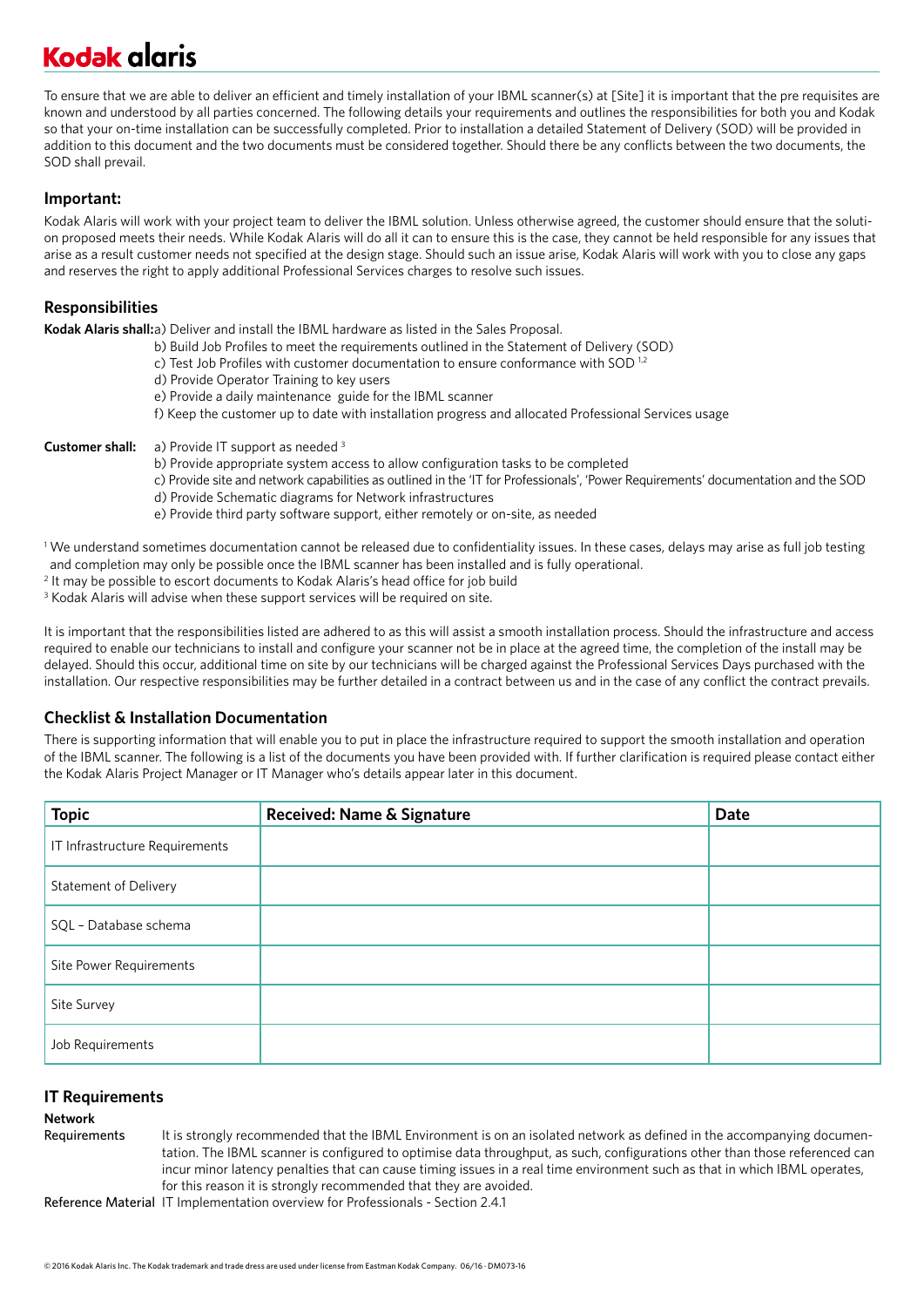# **Kodak alaris**

**Database**

| Database                                     |                                                                                                                                                                                                                                                                              |
|----------------------------------------------|------------------------------------------------------------------------------------------------------------------------------------------------------------------------------------------------------------------------------------------------------------------------------|
| Requirements                                 | Dedicated SQL database server for use by the IBML scanners.<br>An IBML scanner generates a large amount of data, sharing a database with other processes can build in delays which will<br>interrupt the data flow of IBML possibly causing the scanner to stop.             |
|                                              | Reference Material IT Implementation overview for Professionals - Section 2.4.3                                                                                                                                                                                              |
| File Server (Image Server)                   |                                                                                                                                                                                                                                                                              |
| Requirements                                 | A server dedicated to receive images that are output from the IBML scanner.<br>As with the database, IBML produces a high volume of data, sharing the resource with other processes can interrupt the ; real<br>time' activity and feedback that the IBML solution relies on |
|                                              | Reference Material IT Implementation overview for Professionals - Section 2.4.2                                                                                                                                                                                              |
| <b>Site Access</b>                           |                                                                                                                                                                                                                                                                              |
| Requirements                                 | Size: Width: 32.38 inches; Length: 134.145 inches; Height: 48.33 inches<br>Weight: minimum of 940 lbs (427kg)<br>Additional frames or pockets will increase overall length and weight                                                                                        |
| Reference Material ??                        |                                                                                                                                                                                                                                                                              |
| Power & Cooling<br>Requirements              | Power: 230V~, 1 Wire + PE (single phase) 25A 50/60 Hz                                                                                                                                                                                                                        |
| Reference Material Sell sheet                | Power connecter: 3 pin 16A Commando Plug<br>Cooling: to cope with 6,000 to 15,000 BTUs/hour                                                                                                                                                                                  |
|                                              |                                                                                                                                                                                                                                                                              |
| <b>Facilities - Delivery</b><br>Requirements | Sufficient room to receive each frame crated with room to unpack and manoeuvre to final location where each frame will be                                                                                                                                                    |

Requirements Sufficient room to receive each frame crated with room to unpack and manoeuvre to final location where each frame will be assembled Reference Material Sales sheet

### **Time Line**

As part of the SOD preparation Kodak Alaris will invite you to its business centre to demonstrate the IBML with your documents so any specific requirements can be demonstrated & discussed at an early stage to fine tune specific job requirements.

The IBML scanner is a large machine with specific site requirements. For the physical installation to take place both the Power and site requirements must have been fulfilled.

Once the scanner has been installed and basic operation confirmed, the configuration and Job setup phase can start. This is a more involved phase and requires the IT infrastructure and support to be in place and suitable access rights available, without these in place configuration and Job set-up cannot proceed.

| Typical time line of an installation |  |
|--------------------------------------|--|
|--------------------------------------|--|

| <b>Installation task</b>                    | <b>Pre-requisites</b>                                                         | Completed |
|---------------------------------------------|-------------------------------------------------------------------------------|-----------|
| Equipment order                             |                                                                               |           |
| Initial analysis with IT & Project<br>leads | Identified key stake holders                                                  |           |
| SOD                                         | Sample customer documents, data requirements and rules for meta-data<br>needs |           |
| Job build with customer docu-<br>ments      | SOD - Job builds are based on SOD contents                                    |           |
| Follow up meetings                          | As required to verify / confirm progress                                      |           |
| Site Survey                                 | Location known and power in place                                             |           |
| Delivery                                    | Site access must be available                                                 |           |
| Installation                                | Power requirements & IT infrastructure in place                               |           |
| Job Setup & Configuration                   | Network & Database Access & IT support available                              |           |
| Training                                    | Appropriate Staff available                                                   |           |
| Go live                                     |                                                                               |           |